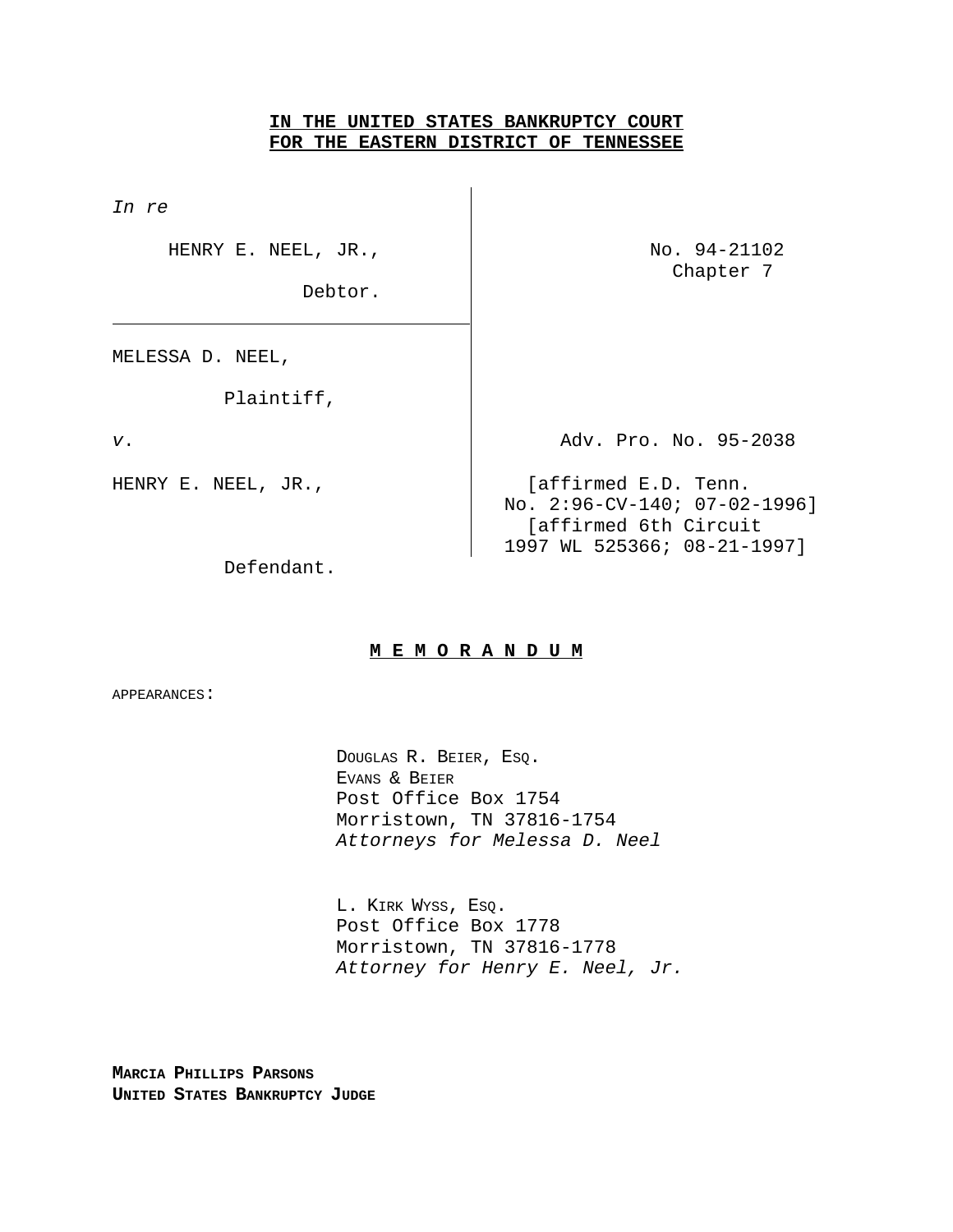This is an action seeking a nondischargeability determination  $\quad$  under  $11$  U.S.C.  $\quad$  523(a)(5) $^1$  upon an indebtedness in the amount of \$48,320.77 which arose from a state of Mississippi court order entered on January 30, 1991. Pending before the court are the parties' cross-motions for summary judgment, each asserting that there is no genuine issue as to any material fact. For the reasons set forth below, the court finds that plaintiff's motion for summary judgment should be granted and that debtor's motion for summary judgment should be denied. This is a core proceeding. 28 U.S.C.  $\S$  157(b)(2)(I).

I.

From the motions and briefs of the parties, it appears that there is no dispute that on January 30, 1991, the parties were engaged in postdivorce proceedings before the Chancery Court of DeSoto County, Mississippi, and that an agreement was reached between the parties which was submitted for approval by the court in the form of an agreed order. Although a copy of the agreed order is uncertified and otherwise has not been properly submitted by affidavit, the copy which is attached as an

Although the plaintiff in her complaint filed on July 28, 1995, requests a nondischargeability determination pursuant to 11 U.S.C. § 523(a)(4), it is clear from the allegations in the complaint that plaintiff is proceeding under subsection (5) of 11 U.S.C. § 523(a).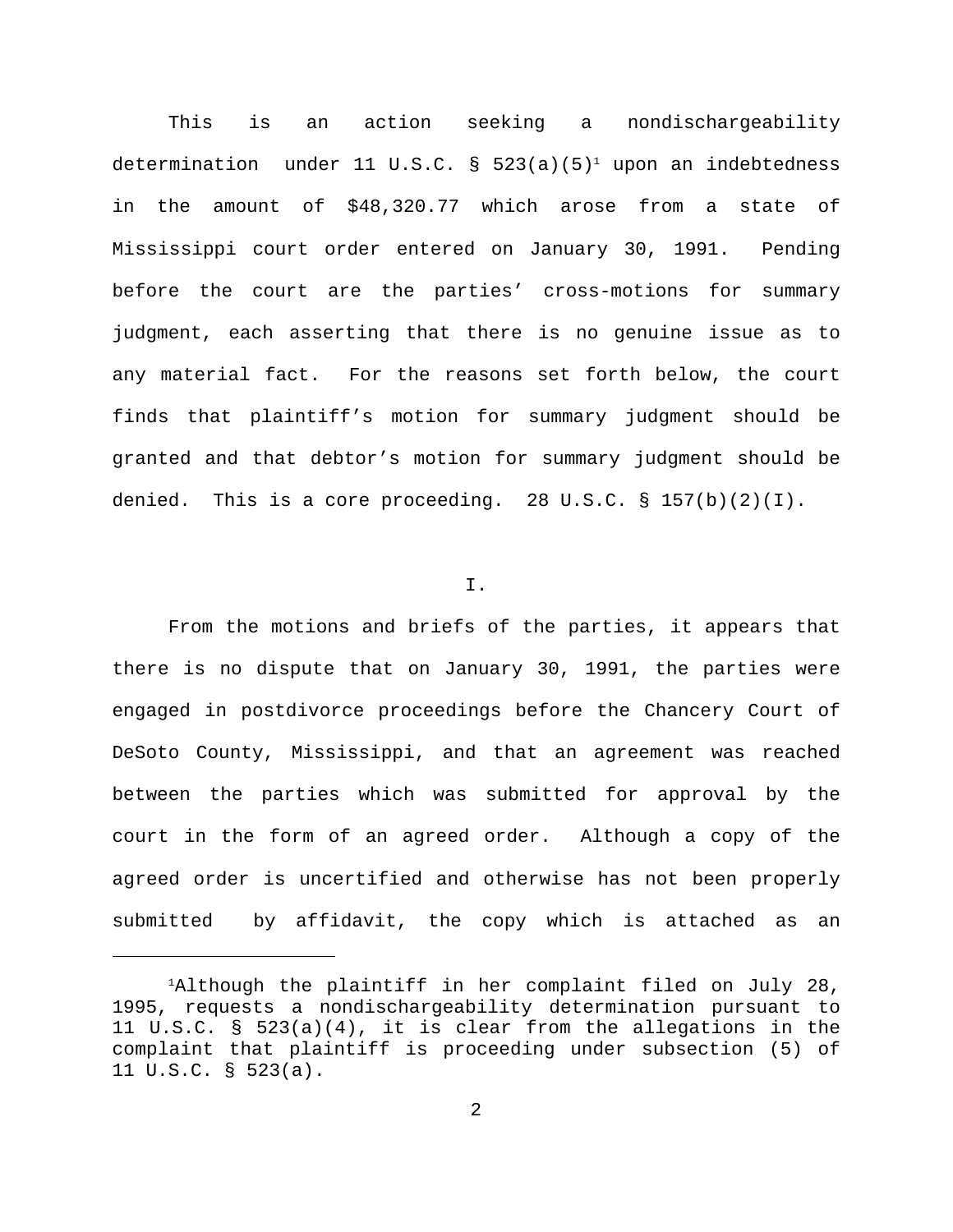exhibit to the plaintiff's motion has not been objected to by the debtor in this regard. Accordingly, the court deems the inadequacy as to its authenticity to be waived<sup>2</sup> by debtor and will consider the agreed order for the purposes of ruling on the pending motions.

The agreed order provides, *inter alia*, as follows:

 This Order shall not be construed to prevent payment of previously accrued child support or unreimbursed medical expenses of the children. The court finds that the sum of \$10,000.00 is currently due as child support arrearage and the sum of \$48,320.77 is currently due as unreimbursed medical expenses of the children under prior orders. Judgment is hereby granted Melessa D. Neel Simpson against Henry E. Neel, Jr., for \$10,000.00 child support arrearage and \$48,320.77 for unreimbursed medical expenses, the total of the two sums, being \$58,320.77, for all of which execution is to issue and interest shall accrue from this date at legal rates. All payments toward this judgment shall be applied first to the child support arrearage, which shall be paid full with interest, before any payment under this judgment shall be applied to the unreimbursed medical expenses. Amounts paid for unreimbursed medical expenses shall be paid directly to Melessa D. Neel Simpson for the use and benefit of the medical care providers and not to the providers directly.

Although the debtor was represented by counsel during the negotiations leading up to the agreed order, he takes the position in this proceeding that plaintiff is unable to substantiate that unreimbursed medical bills amounting to

<sup>&</sup>lt;sup>2</sup>See, e.g., 10A Charles A. Wright, Arthur R. Miller & Mary K. Kane, FEDERAL PRACTICE AND PROCEDURE § 2722 (1983) and cases cited therein.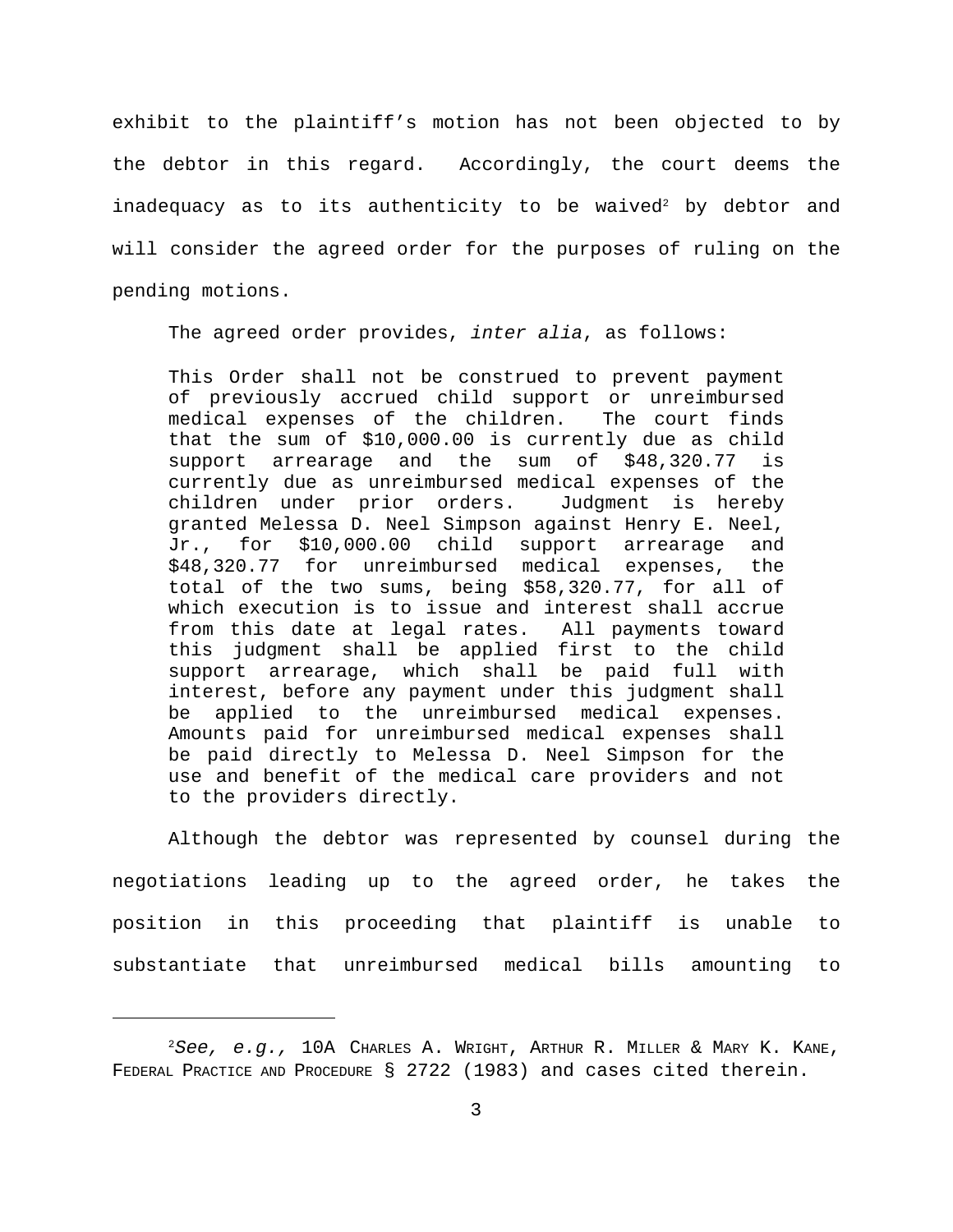\$48,320.77 were actually incurred and that he only agreed to this amount at that time because he had no resources to pay any amount. The debtor further argues that the plaintiff does not have clean hands in this matter because she filed a chapter 13 bankruptcy proceeding after the agreed judgment was entered and failed to list the judgment indebtedness from her ex-husband as an asset, and thereafter discharged some of the medical bills upon the conversion of the case to chapter 7. In any event, the debtor contends that he has no resources to pay the judgment amount from his present monthly income of \$572.00.

In response, the plaintiff contends that the agreed order is *res judicata* and that debtor may not go behind the money judgment therein to challenge the amount. Plaintiff takes the position that the unreimbursed medical expenses are in the nature of support for her and the parties' minor children, that the expenses were indeed incurred over a period of several years, and that the expenses were actually paid by the plaintiff and were not discharged in bankruptcy. Plaintiff also attaches to her motion what appears to be a certified copy of an order dated June 27, 1994, from the DeSoto County Chancery Court citing the debtor for contempt in failing to pay any amount towards that \$48,320.77 portion of the money judgment contained in the agreed order and ordering the debtor to "be incarcerated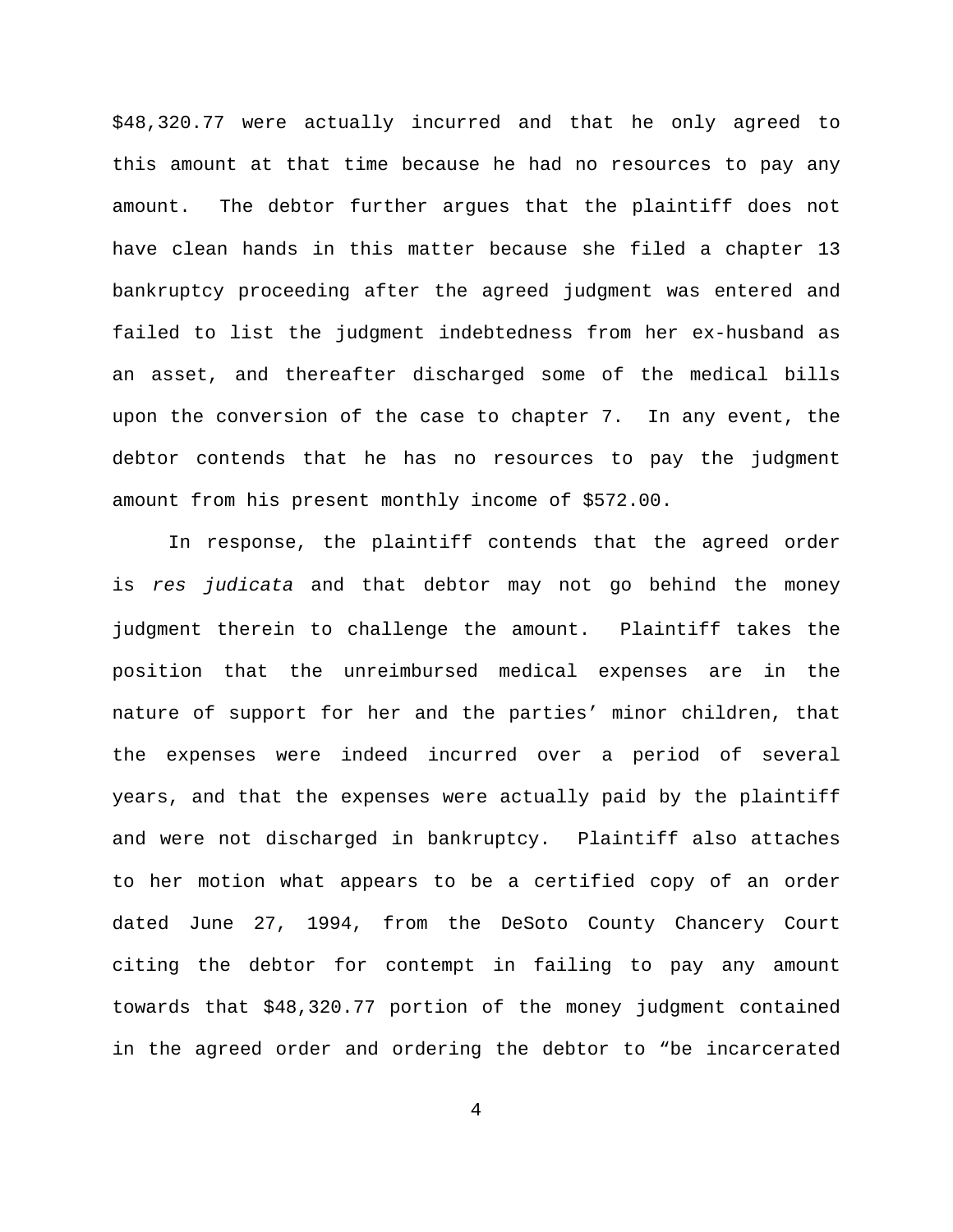in the DeSoto County Jail until he purges himself of said contempt."

## II.

Fed. R. Civ. P. 56, as incorporated by Fed. R. Bankr. P. 7056, mandates the entry of summary judgment "if the pleadings, depositions, answers to interrogatories, and admissions on file, together with the affidavits, if any, show that there is no genuine issue as to any material fact and that the moving party is entitled to a judgment as a matter of law." In ruling on a motion for summary judgment, the inference to be drawn from the underlying facts contained in the record must be viewed in a light most favorable to the party opposing the motion. *See Schilling v. Jackson Oil Co. (In re Transport Associates, Inc.)*, 171 B.R. 232, 234 (Bankr. W.D. Ky. 1994), *citing Anderson v. Liberty Lobby, Inc.,* 477 U.S. 242, 106 S. Ct. 2505 (1986). *See also Street v. J.C. Bradford & Co.*, 886 F.2d 1472 (6th Cir. 1989), *rehearing denied* (1990). As stated above, both the plaintiff and debtor have moved for summary judgment in this action, with each asserting that with respect to certain issues in this case there are no genuine issues of material fact and that each is entitled to judgment as a matter of law. Accordingly, it would appear that this case is ripe for summary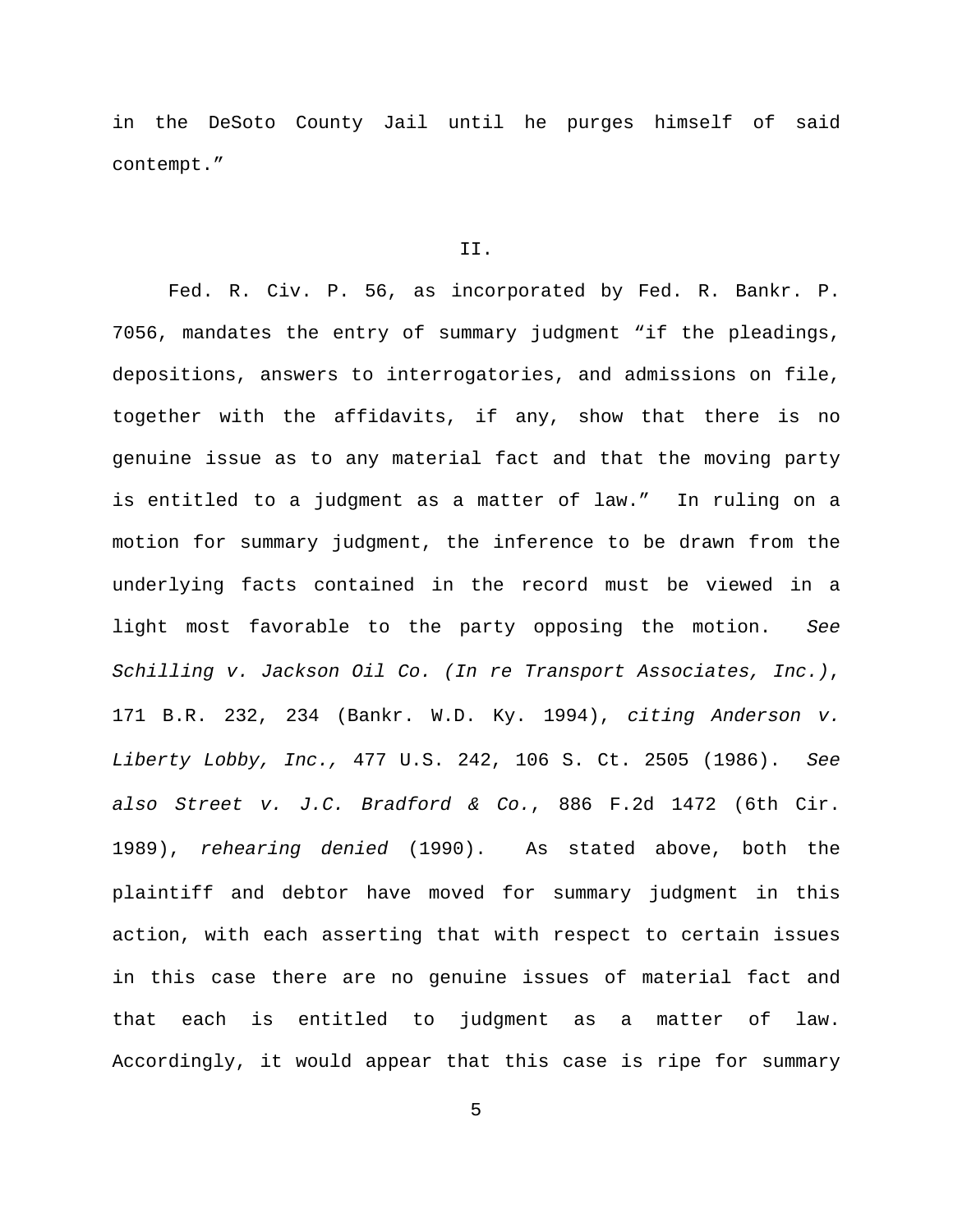judgment.

III.

11 U.S.C. § 523(a)(5) provides in pertinent part that a discharge under § 727 does not discharge an individual debtor from any debt:

to a spouse, former spouse, or child of the debtor, for alimony to, maintenance for, or support of such spouse or child, in connection with a separation agreement, divorce decree or other order of a court of record, ... but not to the extent that ...

 (B) such debt includes a liability designated as alimony, maintenance, or support, unless such liability is actually in the nature of alimony, maintenance, or support.

The law in the Sixth Circuit is clear that if the agreed order from the DeSoto County Chancery Court which grants plaintiff judgment against the debtor for \$48,320.77 in unreimbursed medical expenses was intended and is actually determined to be "in the nature of support," then that is the end of the inquiry and the *Calhoun* analysis is inapplicable. *See Fitzgerald v. Fitzgerald (In re Fitzgerald)*, 9 F.3d 517 (6th Cir. 1993), *discussing Long v. Calhoun (In re Calhoun)*, 715 F.2d 1103 (6th Cir. 1983); *see also Silverstein v. Glazer (In re Silverstein)*, 186 B.R. 85, 87 (Bankr. W.D. Tenn. 1995)(no need to apply *Calhoun* analysis as obligation clearly designated by parties as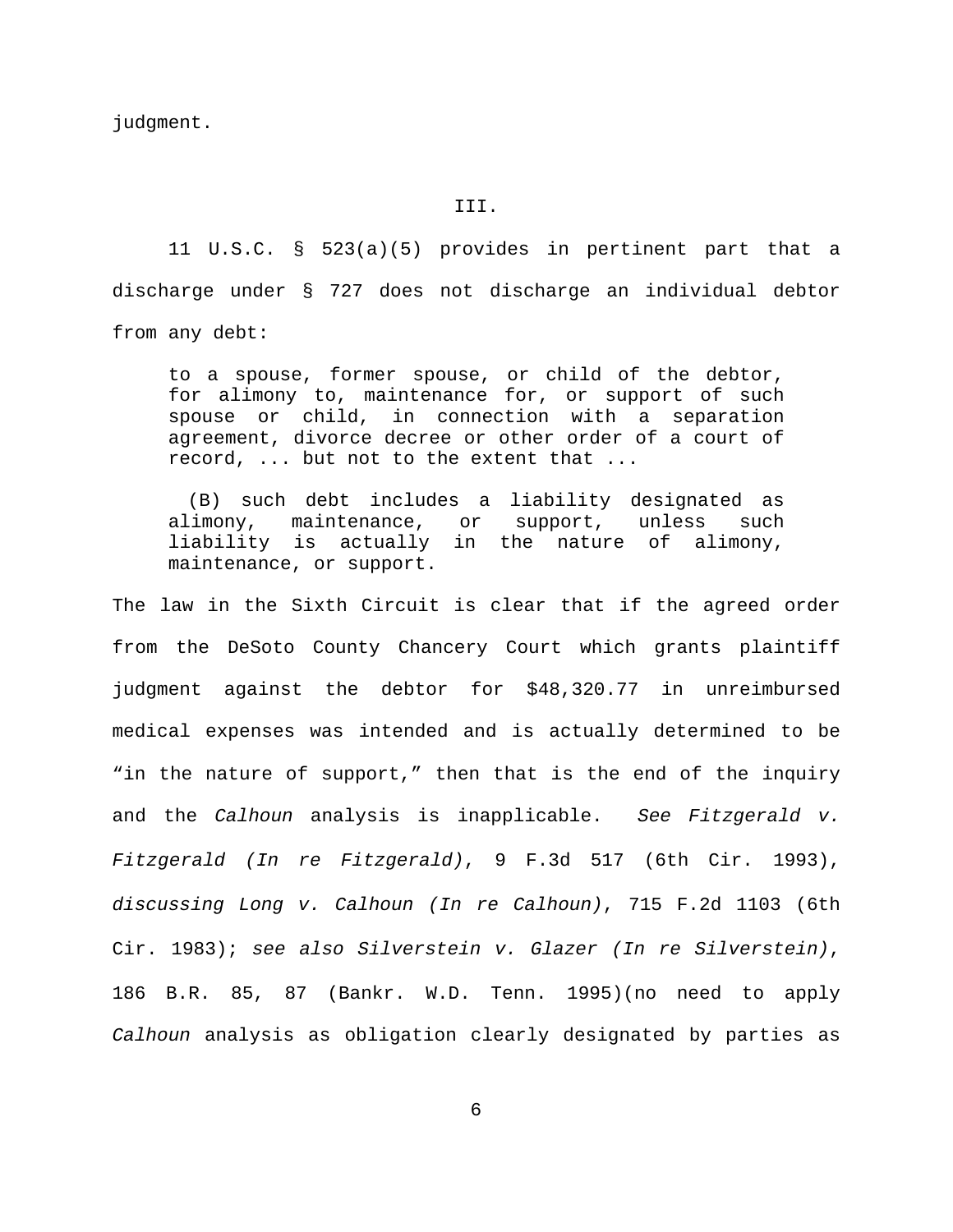support and parties acknowledged debt was for child support).<sup>3</sup> Accordingly, the first question is whether the agreed order containing the judgment for unreimbursed medical expenses was intended to be and actually is in the nature of support. Of course, the burden of demonstrating that the obligation is in the nature of support rests with the plaintiff. *See, e.g., Chism v. Chism (In re Chism)*, 169 B.R. 163, 168 (Bankr. W.D. Tenn. 1994).

In addressing this question, the court turns to the complaint filed by plaintiff which contains the following

<sup>&</sup>lt;sup>3</sup>In *Calhoun*, the Sixth Circuit Court of Appeals presented a four-step analysis for determining whether an obligation not designated as support in a divorce decree or related order was actually in the nature of support. First, the court had to determine if the state court or the parties intended to create a support obligation. Second, whether the obligation had the actual effect of providing necessary support, a so-called "present needs" test. Third, if the first two conditions were satisfied, the court must determine if the obligation is so excessive as to be unreasonable under traditional concepts of support. Fourth, if the amount is unreasonable, the obligation is dischargeable to the extent necessary to serve the purposes of federal bankruptcy law. *In re Calhoun*, 715 F.2d at 1109-10. Prior to the *Fitzgerald* decision in 1993, several courts applied the *Calhoun* test not only to situations where it was necessary to determine whether something not denominated as support was actually support, but also in cases wherein there was no question that the obligation at issue was support. *See In re Fitzgerald*, 9 F.3d at 520. However, the Sixth Circuit made it clear in *Fitzgerald* that where there is no question that something denominated as support is exactly that, the *Calhoun* analysis, including the present needs and the reasonableness inquiries, is not to be applied. *Id*.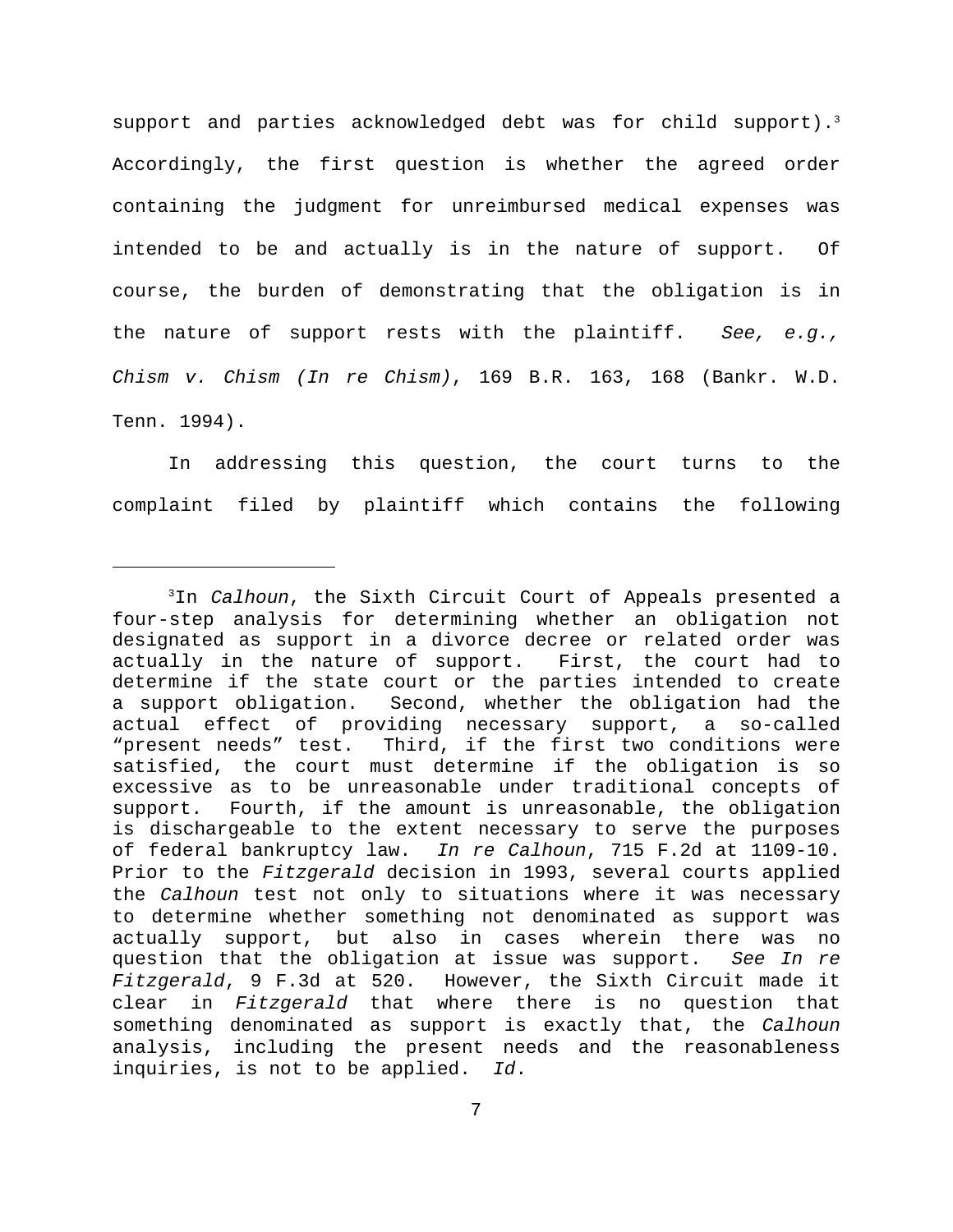pertinent allegations at  $\frac{1}{2}$  and  $\frac{1}{2}$ , respectively:

3. The parties were divorced by Order of the Chancery Court of DeSoto County, Mississippi entered September 16, 1983. That Judgment required Defendant to be responsible for all medical bills of the parties' minor children.

4. Subsequent to the divorce, Defendant failed to comply with the Court Orders which necessitated numerous Contempt Actions and findings, resulting in, among other things, a money judgment for Plaintiff on January 30,  $1990^4$  for \$58,320.77. The balance unpaid is \$48,320.77, plus 8% from January 30, 1994.

5. Said Judgment is for support of Plaintiff and the minor children and is nondischargeable in bankruptcy.

In his answer, the debtor fully admits the allegations contained in paragraph 3 of the complaint which establishes that the divorce judgment required the debtor to be responsible for all medical bills of the parties' minor children. As to the allegations contained in  $\frac{1}{2}$  and  $\frac{1}{2}$  of the complaint, the debtor does deny in  $\frac{b}{c}$  of his answer that the money judgment of \$48,320.77 is nondischargeable. However, nowhere in the debtor's answer does he either specifically or generally deny that the money judgment contained in the agreed order was "for support of Plaintiff and the minor children." Rather, the

Although the plaintiff alleges that the agreed order was 4 entered on January 30, 1990, and the agreed order itself purports to have been entered on that date, the first paragraph of that order recites that the hearing occurred on January 30, 1991, and the notary public's attestation at the end of the order likewise evidences a date of January 30, 1991.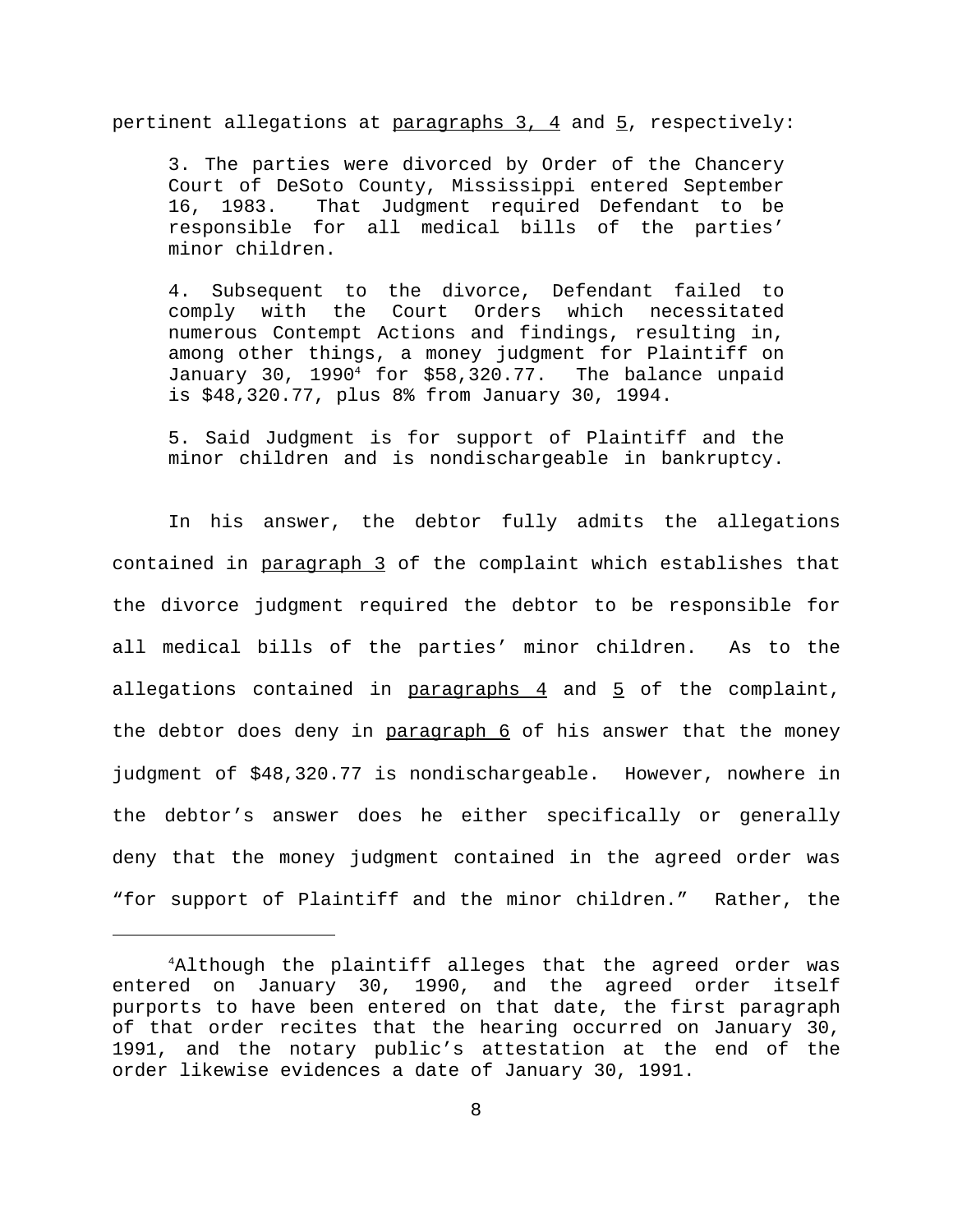debtor simply avers that "[w]hile the amount complained of by the plaintiff may nominally be seen as a support obligation, the obligation is so excessive and unreasonable that the debt should be dischargeable under existing case law (citing *Calhoun* and *Fitzgerald*)." *See* debtor's answer at para. 7.

Accordingly, the facts are undisputed that the original divorce judgment, as intended by the parties and the trial court, created and designated a support obligation on the part of debtor to be responsible for all medical bills of the parties' minor children, that debtor failed to comply with this support obligation which in turn gave rise to the January 30, 1991 agreed order containing the money judgment of \$48,320.77 for the unreimbursed medical expenses of the parties' minor children, and that the money judgment contained in the agreed order of January 30, 1991 is actually in the nature of support for plaintiff and the parties' minor children. In light of these undisputed facts, and despite debtor's argument to the contrary, the four-step *Calhoun* analysis is simply not applicable in a case such as this one. *See Fitzgerald,* 9 F.3d at 521; *In re Silverstein*, 186 B.R. at 87. As a result, it matters not that the debtor is allegedly without any resources to pay the money judgment of \$48,320.77, or that this amount is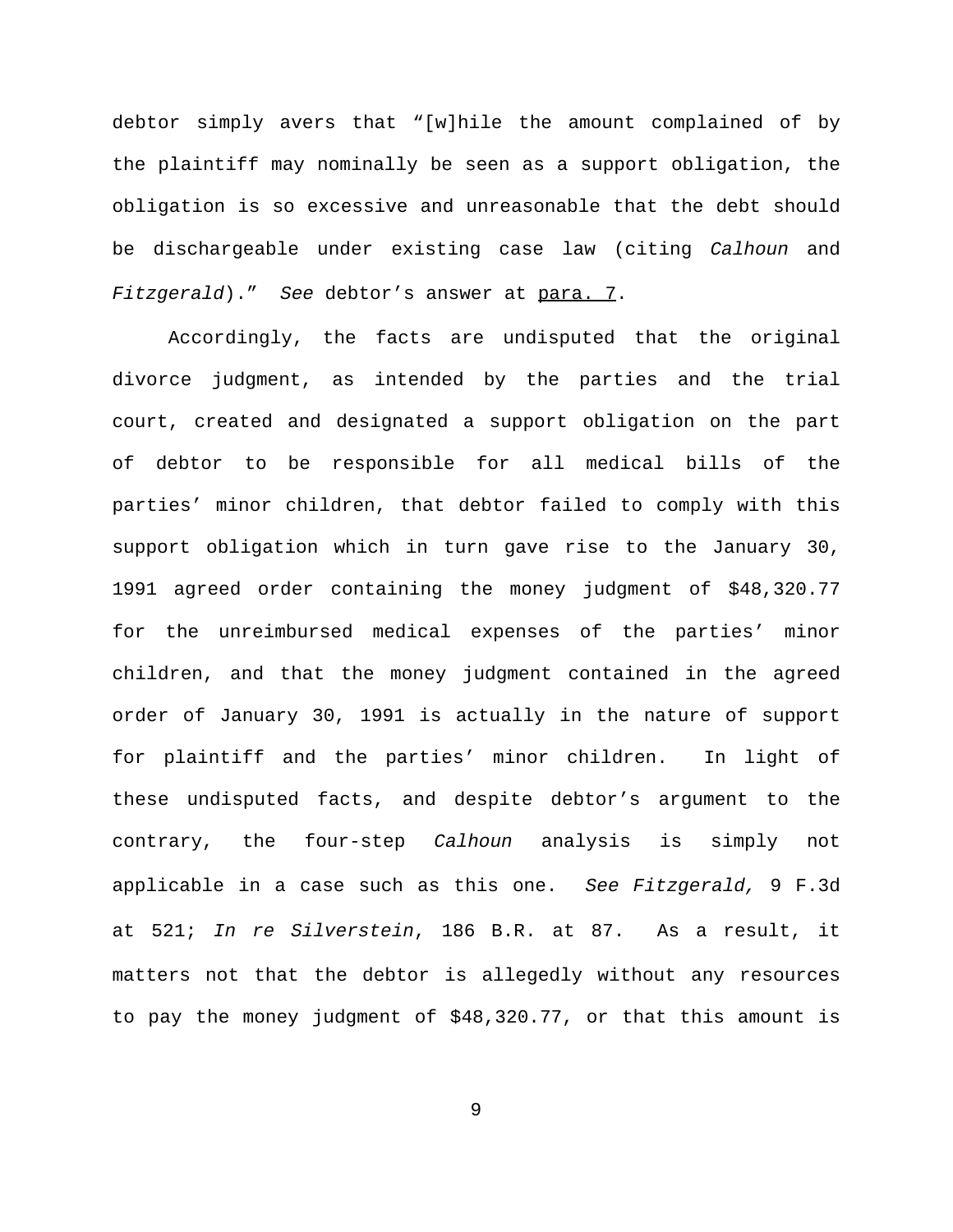"excessive and unreasonable." *Id.*<sup>5</sup>

Having made the determination that the January 30, 1991 agreed order containing the money judgment of \$48,320.77 falls within the purview of 11 U.S.C.  $\S$  523(a)(5), the court need only address the debtor's remaining arguments concerning the validity of the indebtedness and the plaintiff's alleged unclean hands. The debtor contends that the amount of the money judgment, \$48,320.77, was agreed to only because he did not have the resources to pay any amount and that the plaintiff did not actually incur unreimbursed medical expenses in this amount for their children's medical treatment. As proof of this latter fact, the debtor refers the court to the plaintiff's deposition transcript wherein she states that she does not now have the documentary evidence to substantiate the entire amount. The plaintiff did testify during her deposition that she incurred

 $5$ The debtor, while admitting that subsection (15) of § 523(a) which was added by the Bankruptcy Reform Act of 1994 is not applicable to this case since it was filed prior to October 22, 1994, requests that the court look to its language for guidance in making a determination that the debtor does not have the ability to pay the judgment amount and that the benefit to the debtor in discharging that obligation outweighs the detrimental consequences to the plaintiff. However, even if § 523(a)(15) was available to the debtor, it would nonetheless be nonapplicable because there is no question that we are dealing with support and not property settlement or some undenominated or mislabeled obligation "not of the kind described in paragraph (5)" of § 523(a). Accordingly, whether the money judgment of \$48,320.77 is excessive is simply irrelevant.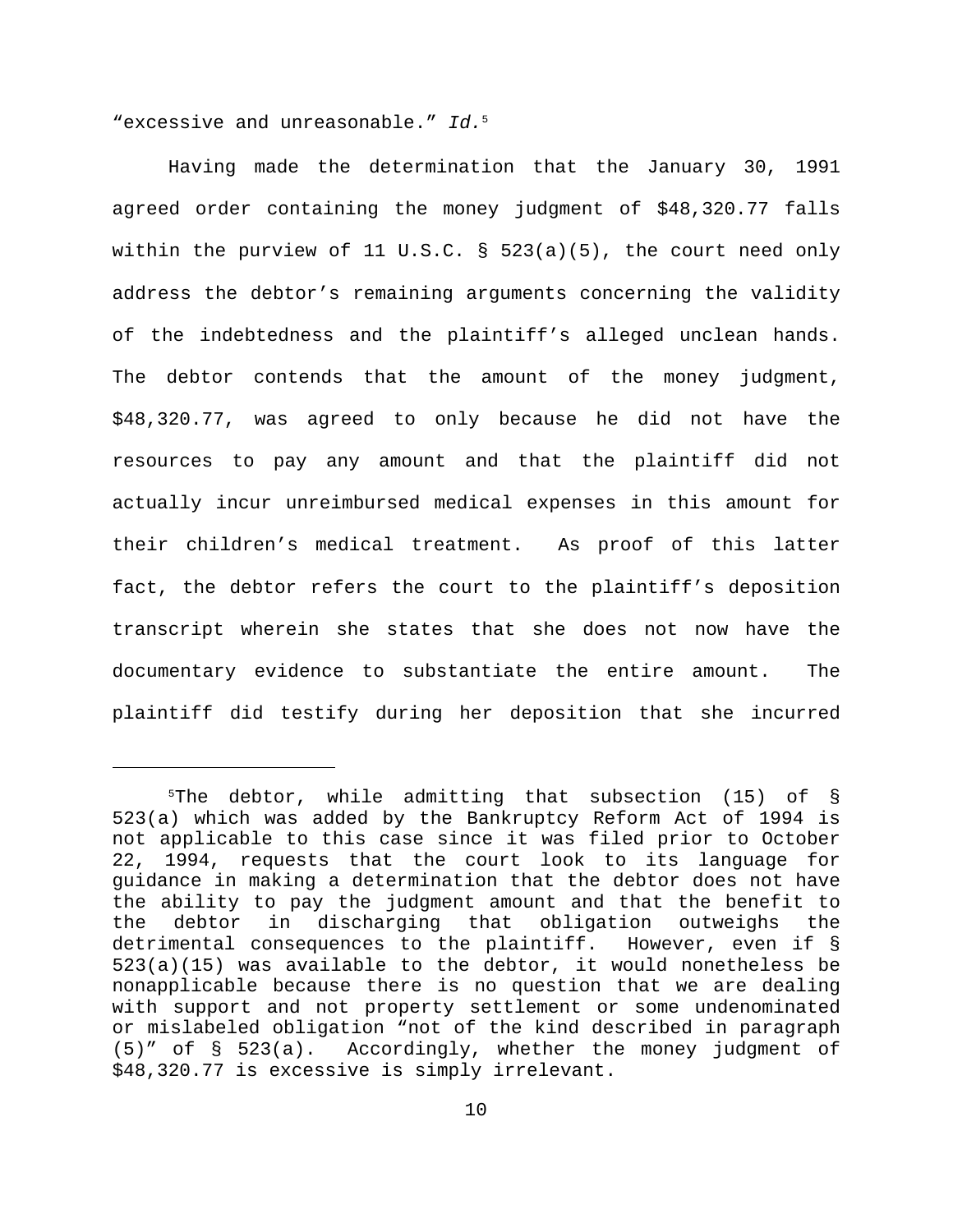and paid this amount in unreimbursed medical expenses over a period of several years. Notwithstanding, the plaintiff takes the position that the doctrine of *res judicata* prevents the debtor from now going behind the agreed order and challenging the validity of the amount of the judgment.

Bankruptcy courts recognize and apply the basic principles of *res judicata* in determining the effect to be given in bankruptcy proceedings to judgments rendered in other forums. *Comer v. Comer (In re Comer)*, 723 F.2d 737, 739 (9th Cir. 1984). Generally, the fact that a judgment is agreed to rather than being a product of a judicial decision does not alter the *res judicata* effect thereof. *See Baker v. Internal Revenue Service (In re Baker)*, \_\_ F.3d \_\_\_, 1996 WL 11294, \*3 (9th Cir. 1996)(for *res judicata* purposes, agreed judgment is judgment on the merits); *Internal Revenue Service v. Teal (Matter of Teal)*, 16 F.3d 619, 622 (5th Cir. 1994)(agreed judgment entitled to full *res judicata* effect); *Pollack v. F.D.I.C. (In re Monument Record Corp.)*, 71 B.R. 853, 858 n.5 (Bankr. M.D. Tenn. 1987)(in federal courts, judgment entered by agreement of the parties is *res judicata* to the same extent as if entered after contest). The fact that the debtor may have agreed to the judgment amount because he did not have the resources to pay it at that time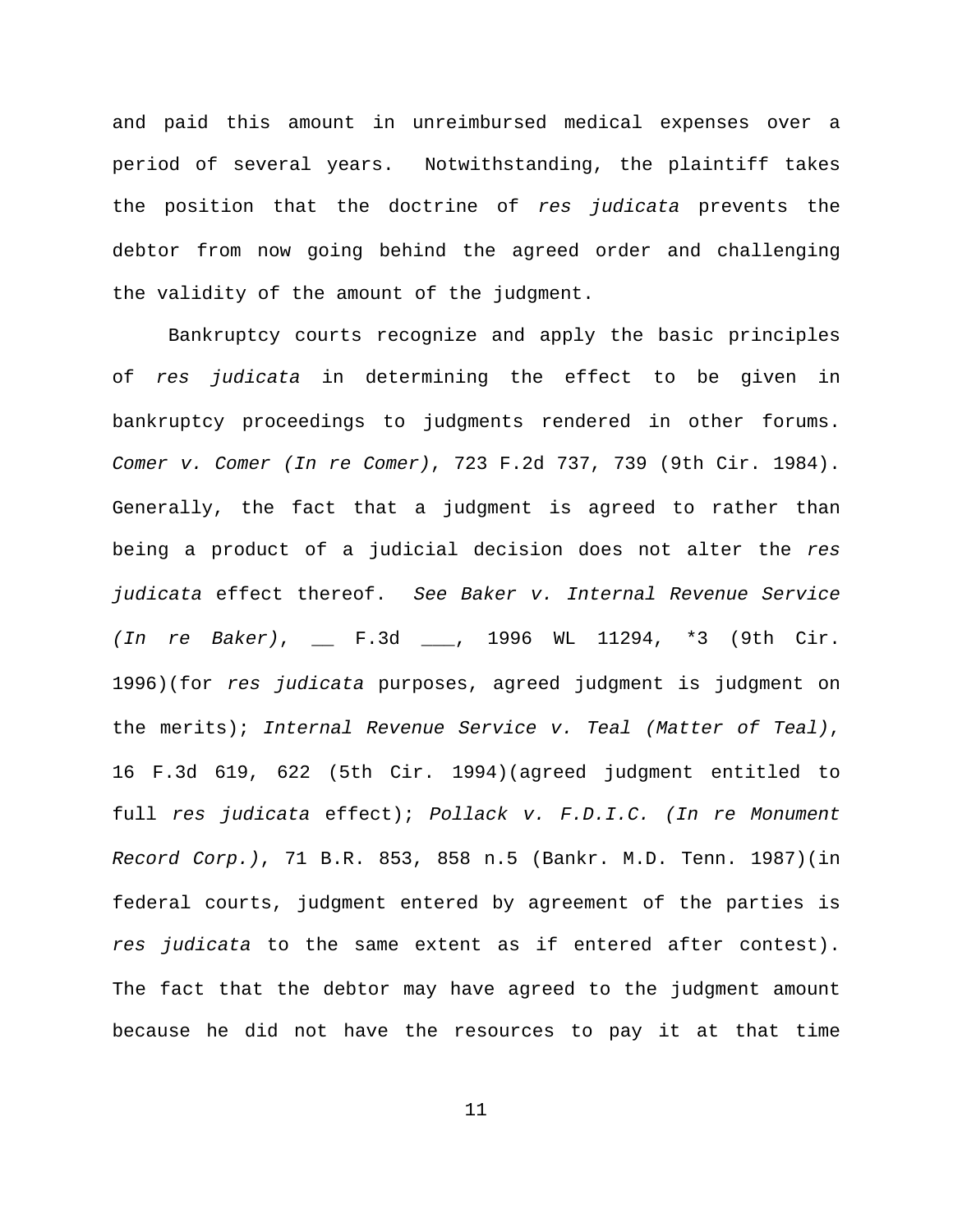provides no basis for this court to grant any legal or equitable relief as the judgment amount is *res judicata* in this dischargeability proceeding. *See, e.g., In re Comer*, 723 F.2d at 740 (*res judicata* barred court from looking behind default judgment to determine precise amount of unpaid alimony and child support and evidence of factual amount of debt was irrelevant as to court's determination of the nature of the debt for nondischargeability purposes). The same holds true for the debtor's argument that the plaintiff can not substantiate the judgment amount with documentary evidence today.

Debtor also argues that the plaintiff has unclean hands because she filed for bankruptcy on at least one occasion after the agreed order was entered, but did not list the money judgment of \$48,320.77 as an asset therein. The debtor further argues that the plaintiff has discharged all or perhaps a portion of the medical expenses which constitute the money judgment. However, in neither event does the debtor offer any authority for this court to grant relief upon that basis. If the plaintiff failed to list the money judgment as an asset in the bankruptcy proceeding and that failure constituted fraud as complained by debtor, his avenue of relief, if not foreclosed by time, is before the bankruptcy court wherein the alleged fraud was committed. And as to the latter argument that the expenses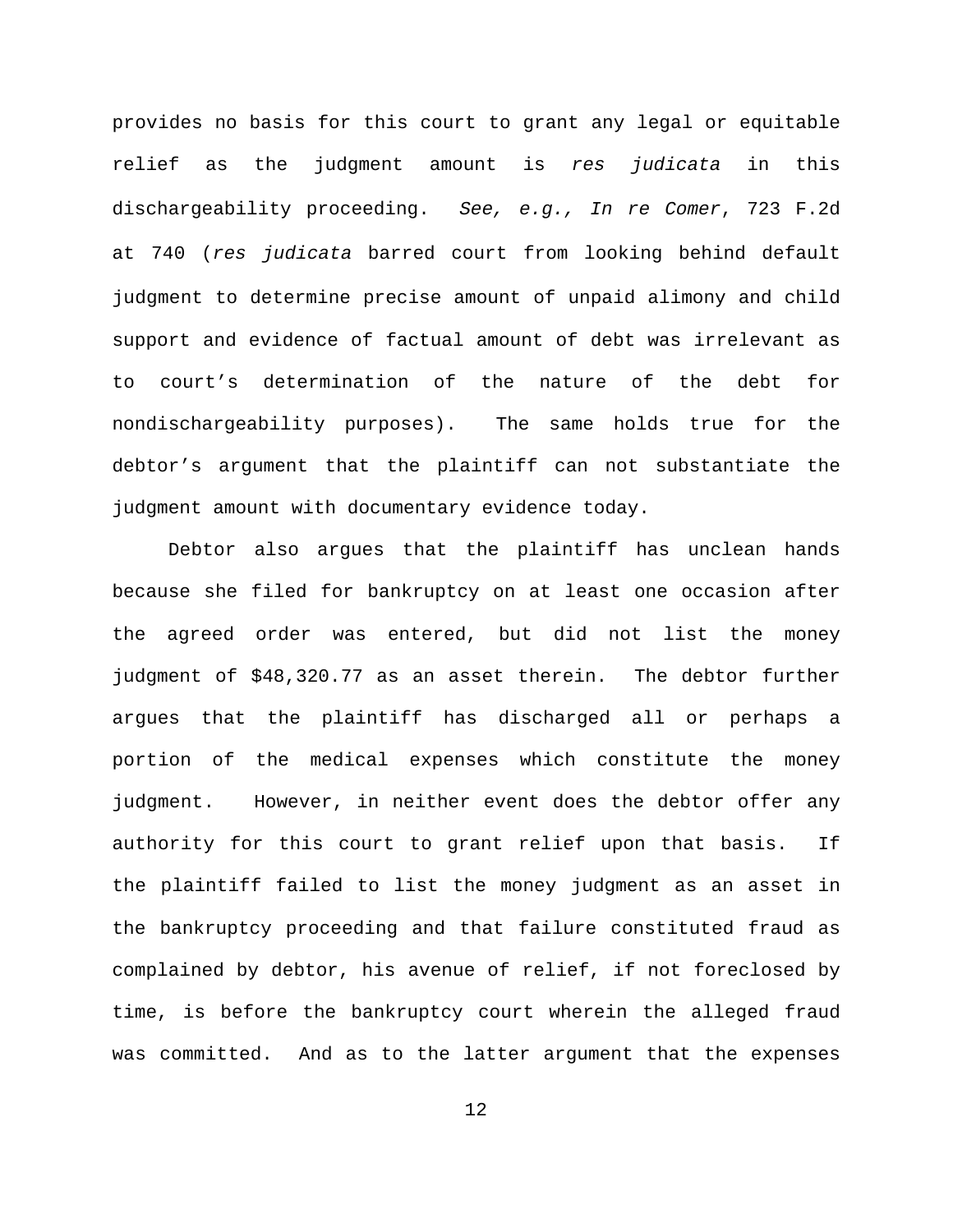which constitute the money judgment of \$48,320.77 have been discharged, the debtor of course may seek relief before the court which rendered the judgment, the Chancery Court for DeSoto County, Mississippi. The fact that the debtor may not wish to reappear before that court in this regard because he is subject to incarceration for contempt does not provide a basis for attempting to collaterally attack the money judgment in this court.

## IV.

Based on the foregoing, the court will grant plaintiff's motion for summary judgment on the issue of nondischargeability of the money judgment of \$48,320.77 contained in the agreed order entered January 30, 1991, there being no factual dispute that the original divorce judgment, as intended by the parties and the trial court, created and designated a support obligation on the part of debtor to be responsible for all medical bills of the parties' minor children, that debtor failed to comply with this support obligation which in turn gave rise to the January 30, 1991 agreed order, and that the money judgment contained in that agreed order is actually in the nature of support for plaintiff and the parties' minor children. Debtor's motion for summary judgment will be denied. An order will be entered